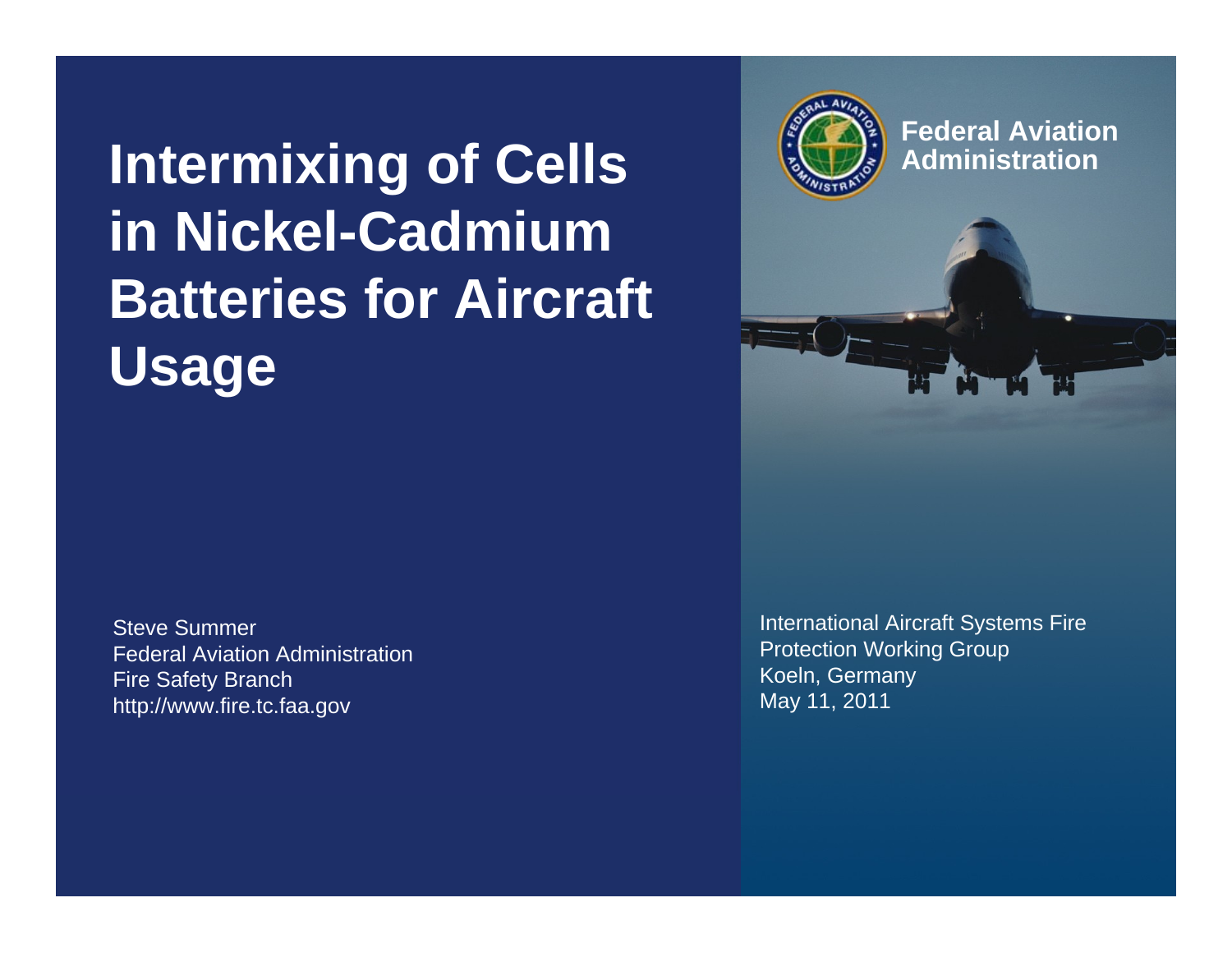# **Background**

- RTCA SC-211 committee addresses the design, performance, operational and testing issues for Ni-Cd, Lead Acid and rechargeable Lithium batteries
- $\bullet$  Issues have been raised at RTCA SC-211 meetings regarding the intermixing of cells within Ni-Cd batteries used in aircraft
- $\bullet$  It is typical practice to replace individual cells within the battery as they reach their end of life, and there are aftermarket PMA cells approved for direct replacement
- $\bullet$  Manufacturers claim that this intermixing of cells from different producers results in a safety of flight issue in the form of reduced battery performance, increased maintenance, and an increase in thermal runaway potential

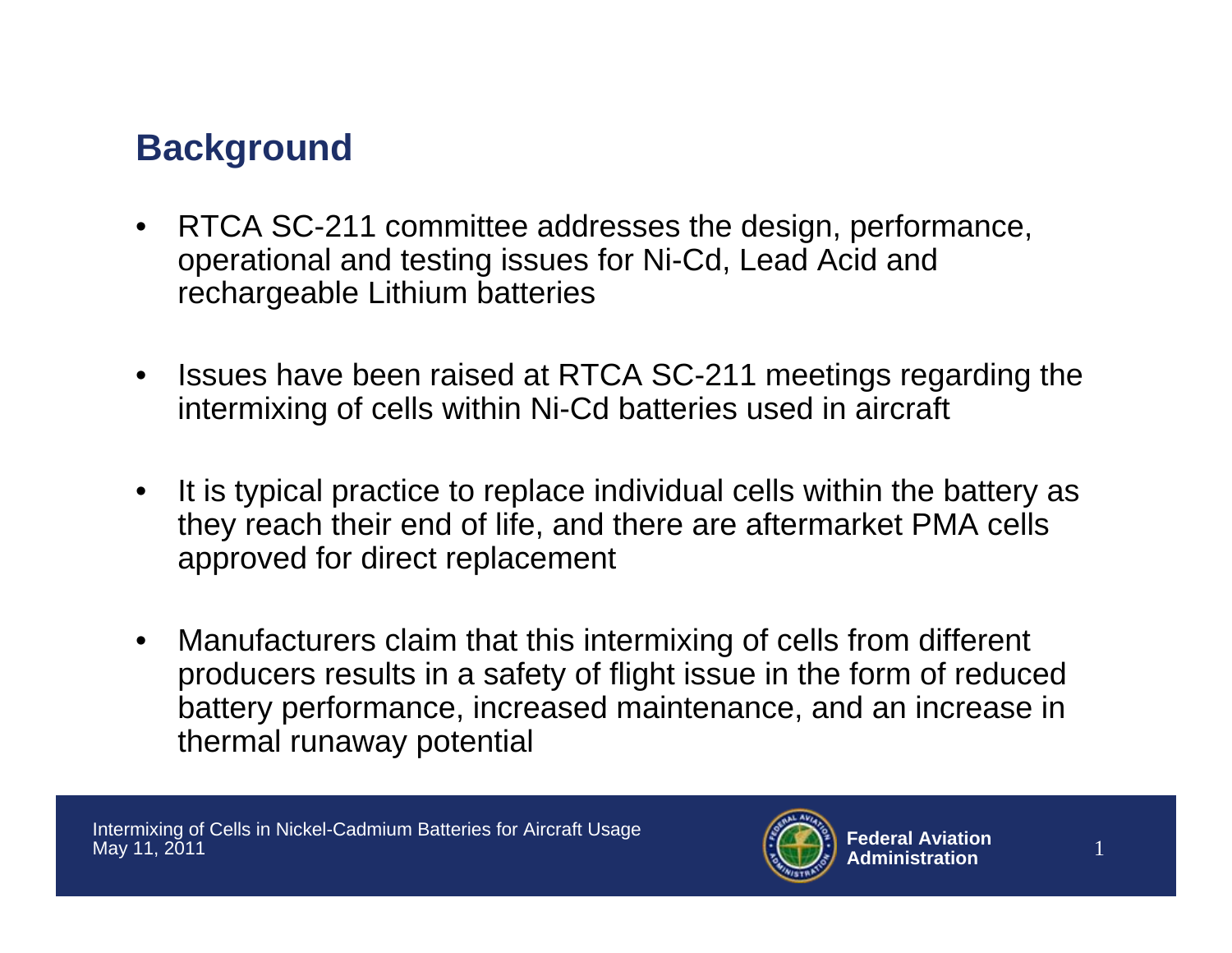# **Background**

- • TSO C173 specifies the minimum performance standards for NiCd and Lead Acid batteries and states that they must adhere to the conditions specified in RTCA DO-293.
- • DO-293 states:
	- "mixing of cells or batteries is not an acceptable practice"
	- "Cells or batteries may have differenct capacities because they have different designs, manufacturing processes or storage, use or age histories. Therefore, mixing cells or batteries with different part number, made by different manufacturers from different sources, is a non acceptable practice."
- $\bullet$  These statements are contradictory to the FAA's PMA process, thus adding confusion to the issue.
- $\bullet$  The Tech Center set out to run some testing to determine if the intermixing of cells does in fact create a safety of flight issue.

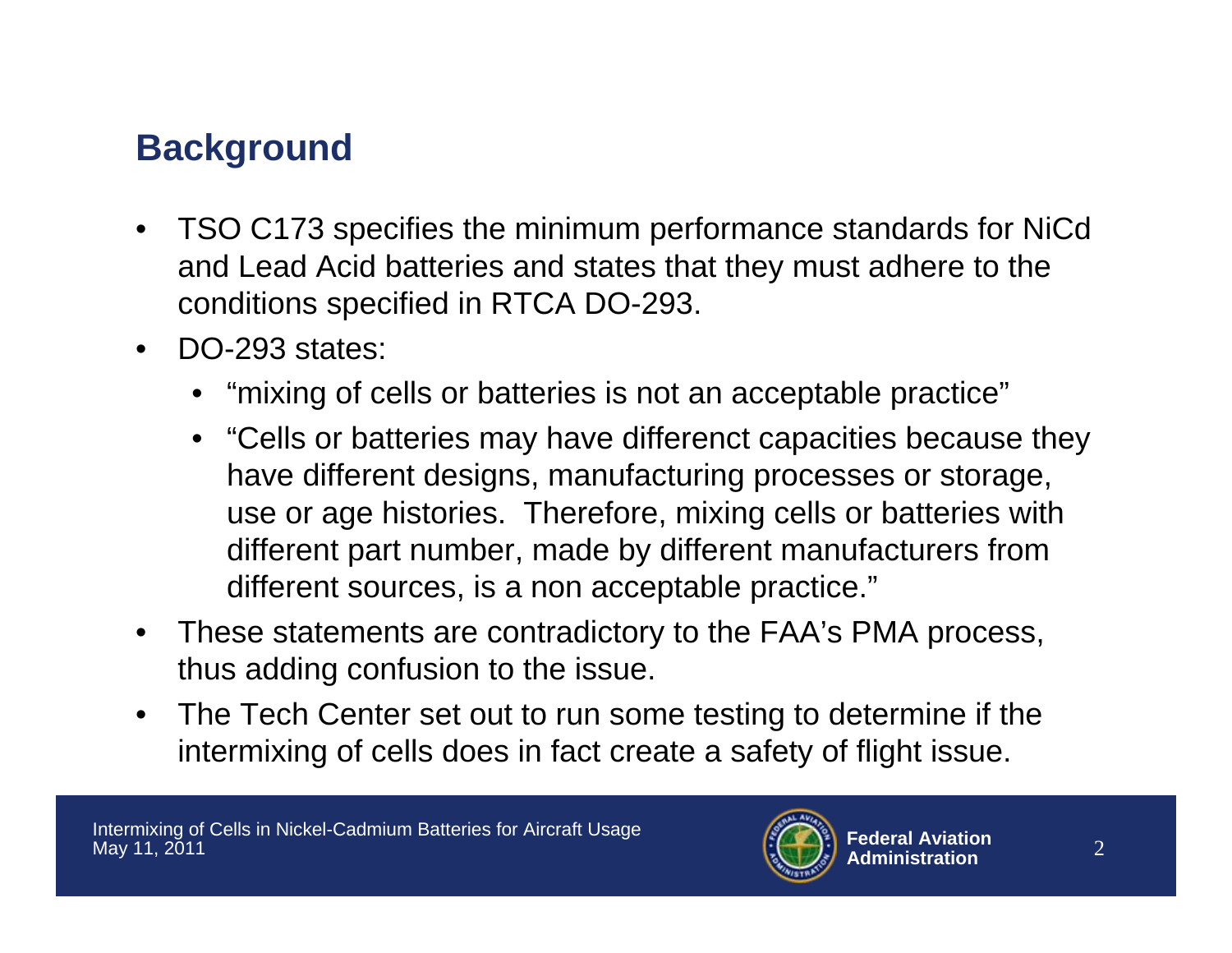# **Test Equipment**

- • Two Saft 4078-7 batteries utilized (20 cell, 24 V, 43 Ah)
	- •One kept in original form – all OEM cells
	- • One with half OEM cells and half PMA approved replacement cells.



Intermixing of Cells in Nickel-Cadmium Batteries for Aircraft Usage May 11, 2011

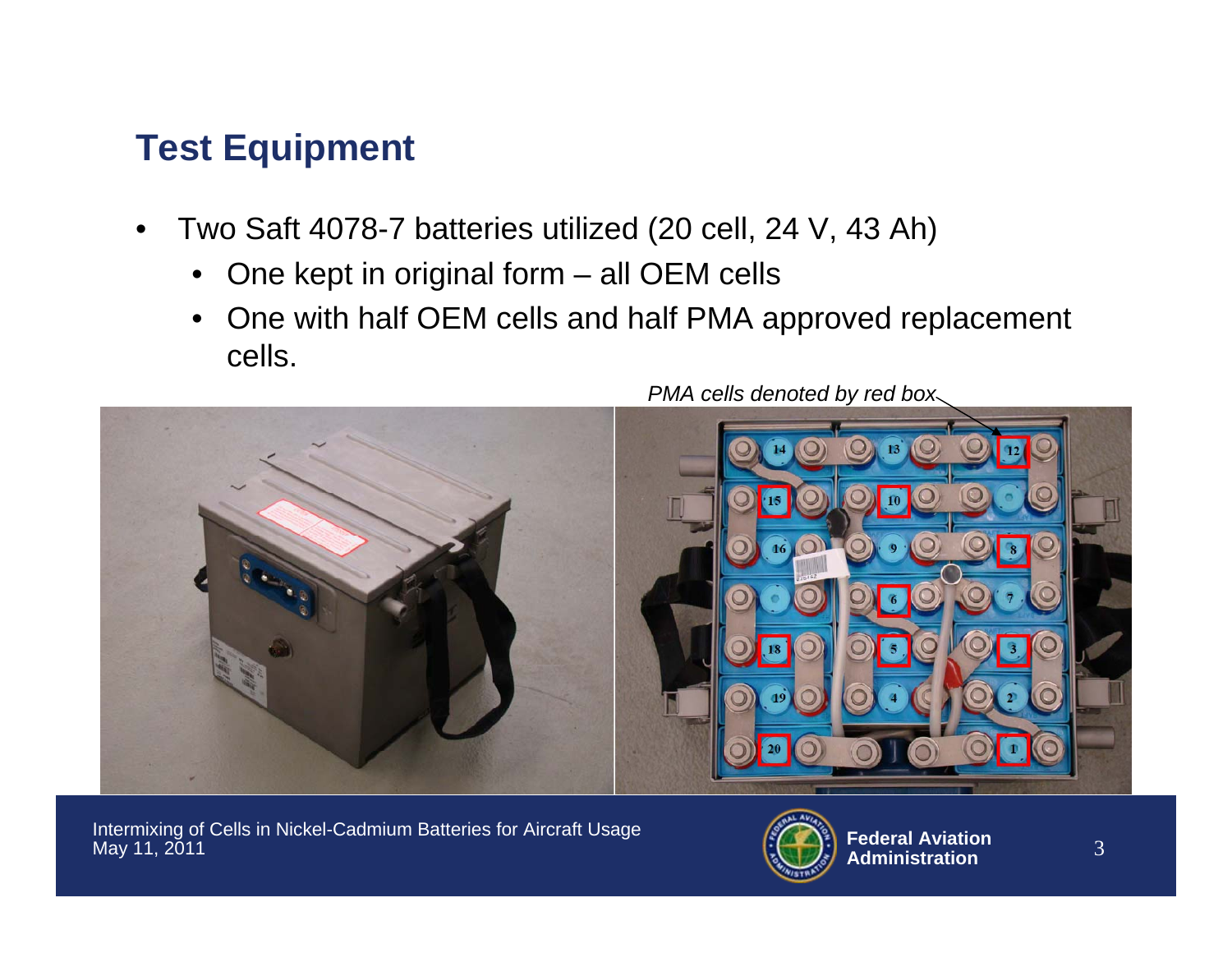# **Test Equipment**

- • Arbin Instruments BT2000 battery analyzer utilized to conduct tests.
	- Voltage range of 0 50 V
	- Current range of 0 400 A
	- Ability to monitor and record voltage data from each individual cell  $(0 - 10$  V range)
	- Temperature measurement through externally connected Ktype thermocouples
	- Charging cables were fed into the FAA's environmental chamber for the high/low temperature tests.

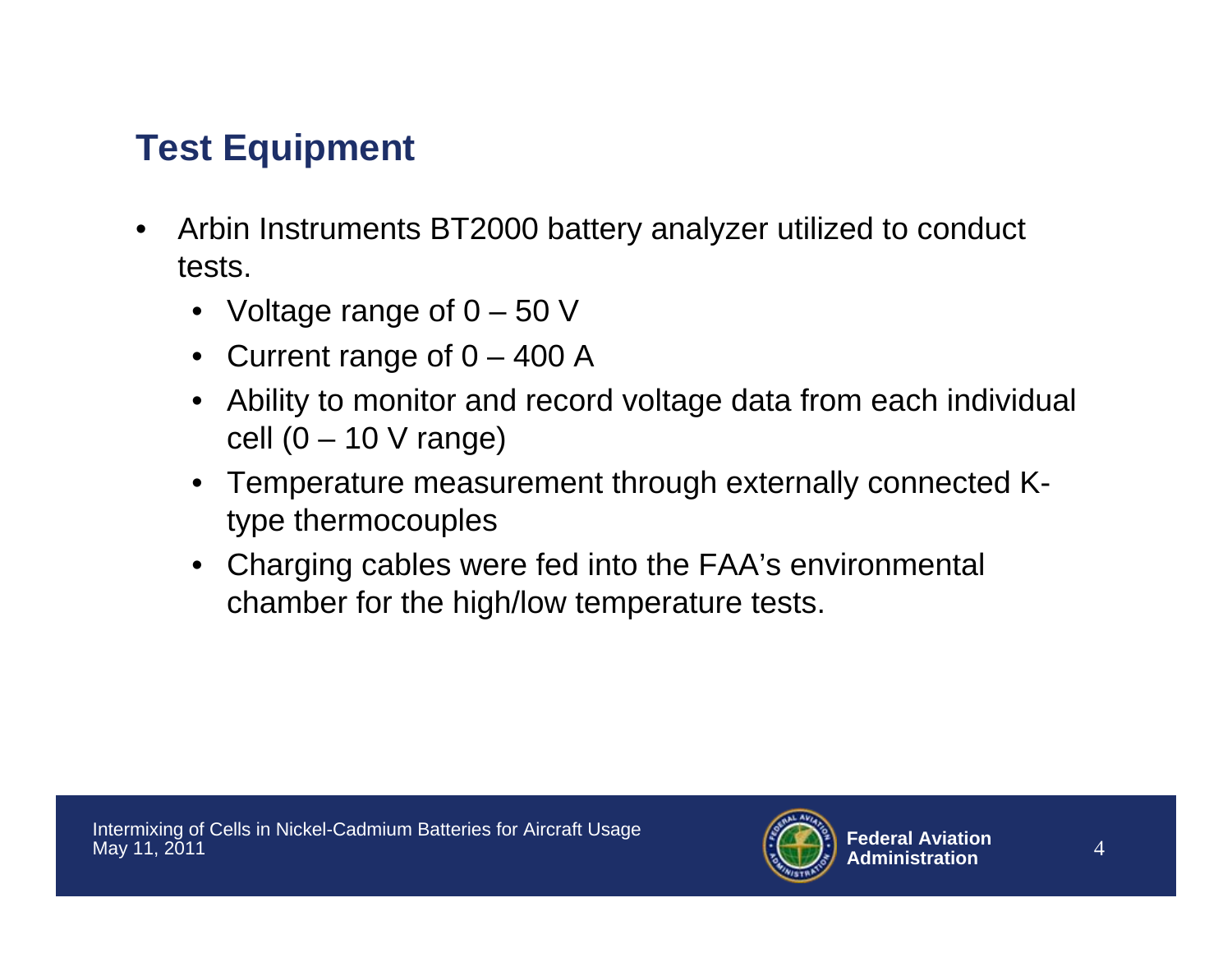## **Test Procedures**

- • Both batteries initially serviced as though they were being commissioned for service on board an aircraft including:
	- Visual inspection of the battery case and cells for signs of damage
	- • Removal of the battery cover for internal inspection of cells and verification of correct cell polarity
	- Inspection of cell vents
	- Check of cell to case insulation
	- •Check of torque on all hardware
	- •Inspection of temperature sensor blanket for signs of wear
	- •Check of cannon plug pins
	- •Inspection of condition of connector
	- Charging per instructions in CMM
	- Electrolyte levels adjusted
	- •Clean up of any spilled/bubbled electrolyte

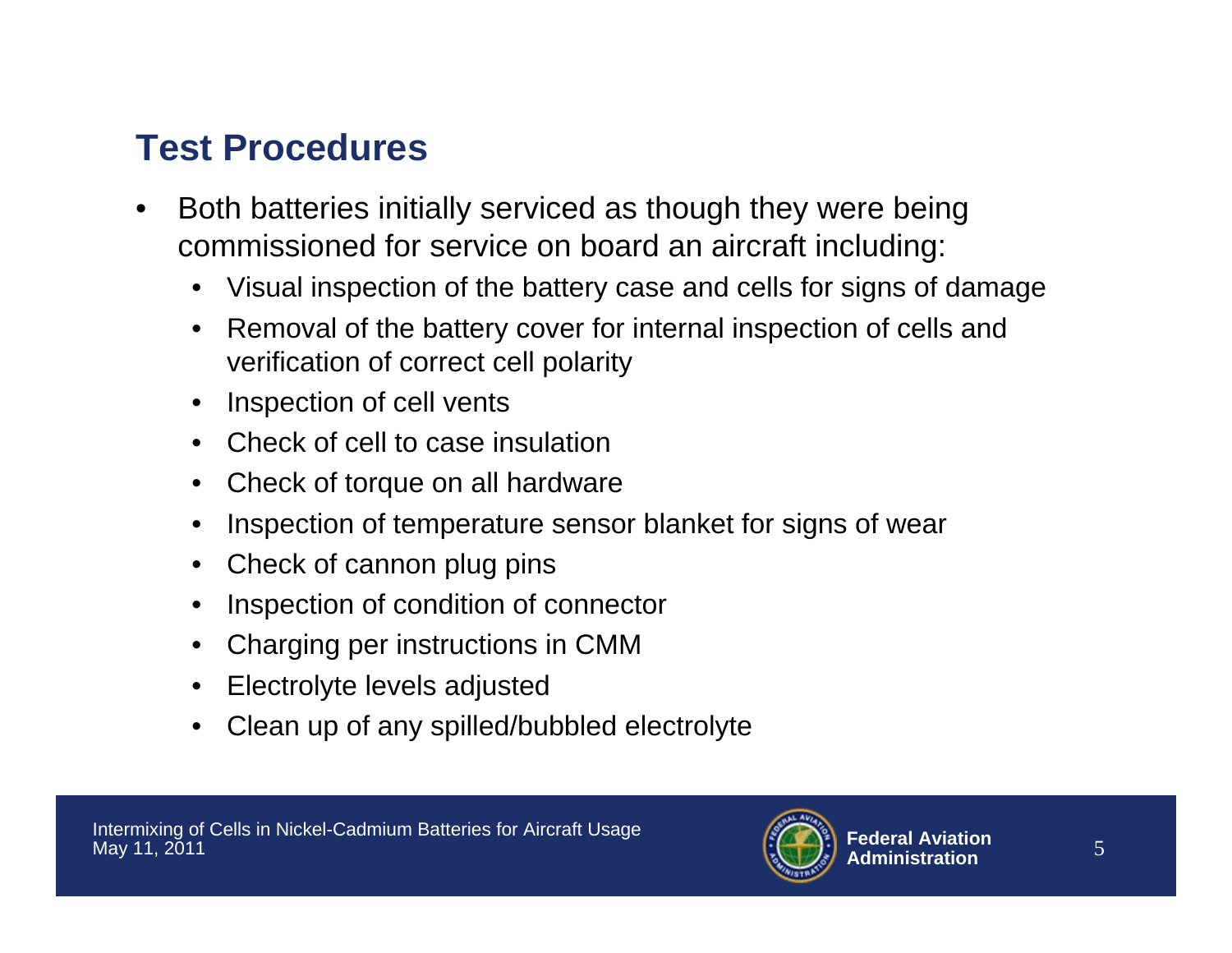## **Test Procedures**

- • A series of tests from RTCA/DO-293 were conducted on each of the batteries to evaluate battery performance:
	- 1. Rated Capacity (DO-293, test #2.2.2)
	- 2. Rated Capacity at -22ºF (DO-293, test #2.2.4)
	- 3. Rated Capacity at 122ºF (DO-293, test #2.2.5)
	- 4. Charge Stability (DO-293, test #2.6)
	- 5. Duty Cycle Performance (DO-293, test #2.10)
	- 6. Repeat Rated Capacity (DO-293, test #2.2.2)
	- 7. Induced Destructive Overcharge(DO-293, test #2.14)

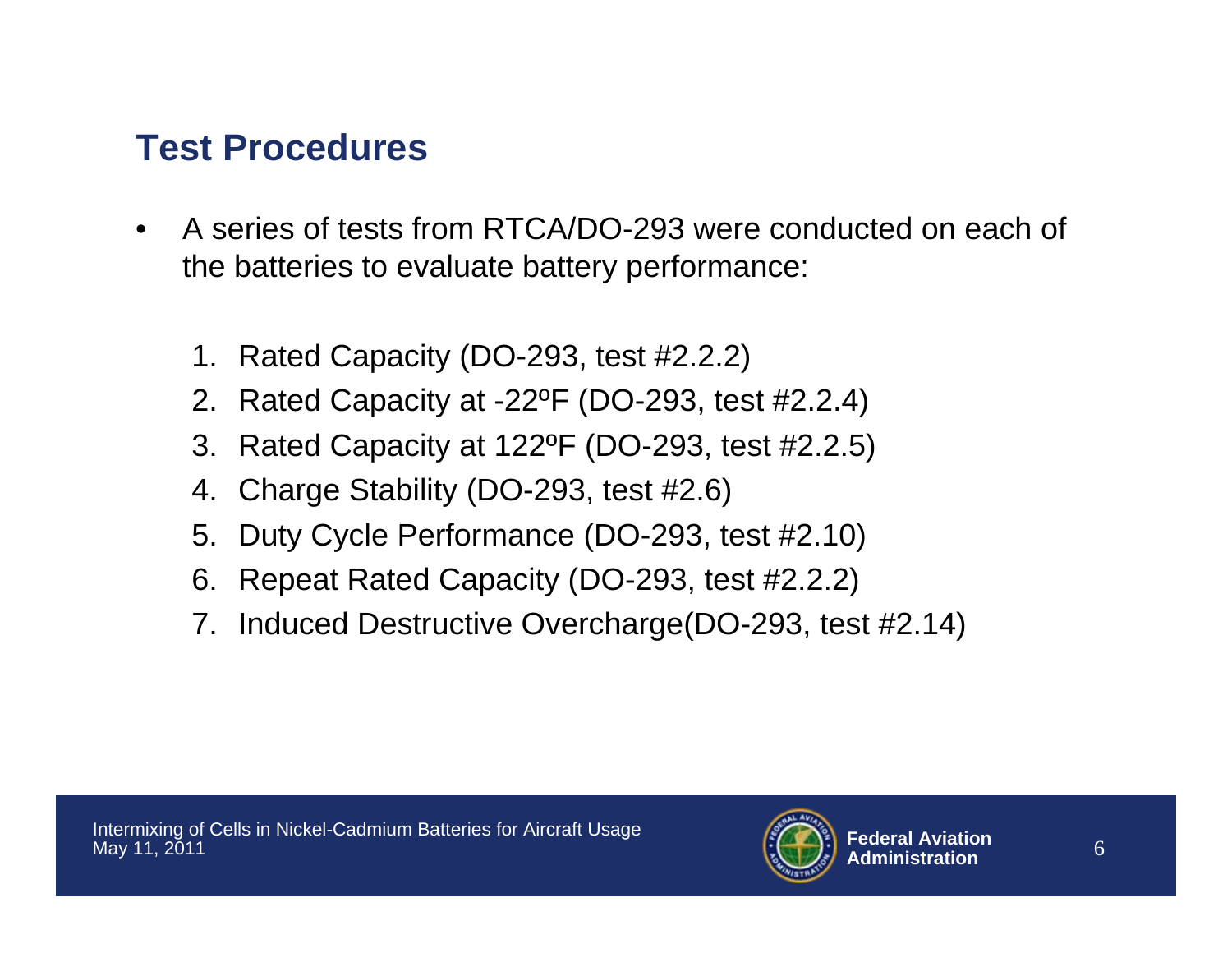# **Test Procedures – Rated Capacity Tests**

#### •**Objective:**

Designed to determine the minimum capacity obtained from a charged battery when discharged at a 1C rate to its End Point Voltage (EPV).

#### •**Method:**

- 1. Full charge cycle.
- 2. Open circuit for 20 24 hours
- 3. Discharge at the 1C rate to EPV

#### •**Criteria:**

• Battery must deliver a capacity of not less than 100% its rated capacity for a period of 1 hour prior to reaching it EPV.

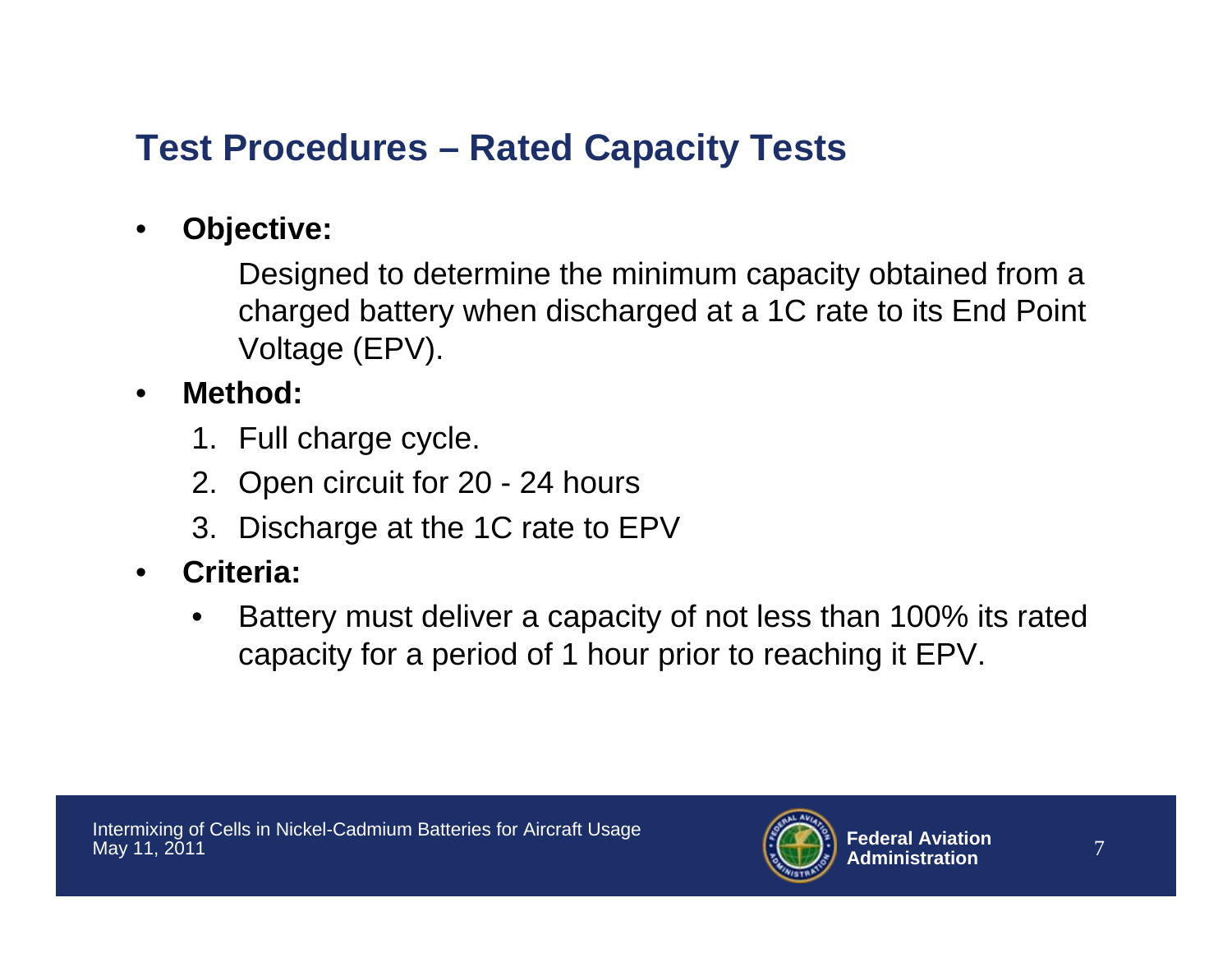# **Test Procedures – Charge Stability Test**

•**Objective:**

> Designed to establish acceptability of the separator system during high temperature constant potential charging.

- • **Method:**
	- 1. Full charge cycle
	- 2. Placed in environmental chamber at 122ºF
	- 3. Open circuit for 20 24 hours
	- 4. Discharge at 6C rate for 5 minutes while in chamber
	- 5. Charge at 28.5 V for 10 hours
	- 6. Open circuit for 1 hour
	- 7. Discharge at 1C rate to EPV
	- 8. Open Circuit at ambient conditions for 24 hours
	- 9. Rated capacity test at ambient conditions
- • **Criteria:**
	- •Temperature of center section shall not exceed 158ºF (70ºC)
	- $\bullet$ Battery should deliver at least 75% full capacity during the 1C rate discharge (step 7)
	- •Battery should meet the rated capacity test requirements at the end of the test.

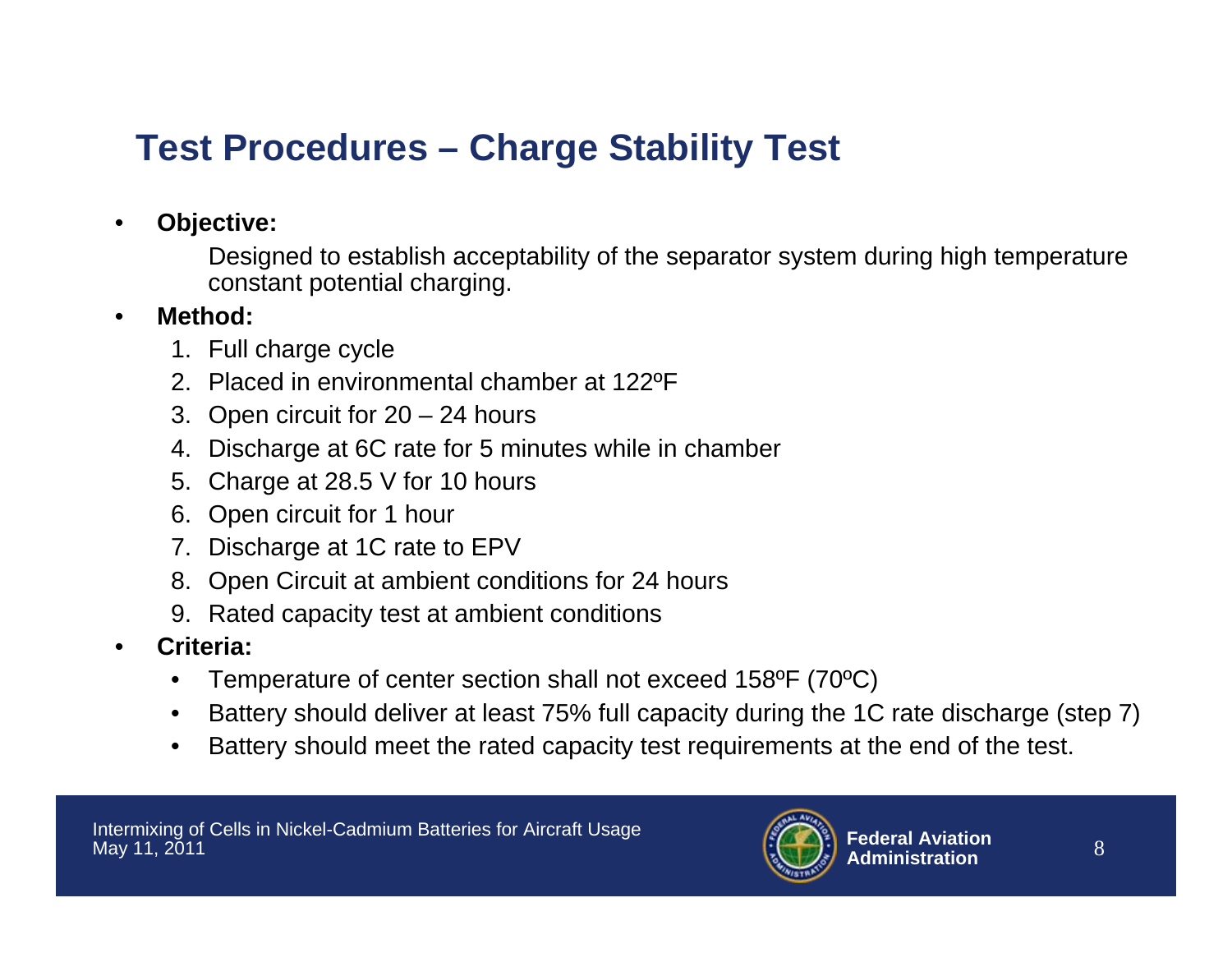# **Test Procedures – Duty Cycle Performance Test**

#### •**Objective:**

Designed to simulate engine starts and charge cycling to determine the ability of the battery to perform as intended without maintenance over a period of 100 duty cycles.

#### •**Method:**

- 1. Full charge cycle
- 2. Discharge through a fixed resistor of 0.0195 $\Omega$  for 20 s.
- 3. Open Circuit for 2 minutes, followed by another discharge through the fixed resistor for 20s.
- 4. Charge at 28.5V for 1 hour, followed by an open circuit period of 1 hour
- 5. Repeat steps 2-4 50 times
- 6. Discharge at the 1C rate to its EPV
- 7. Full charge cycle, discharge at 1C rate to its EPV, and another full charge cycle.
- 8. Repeat steps 2-7, to give a total of 100 duty cycles.

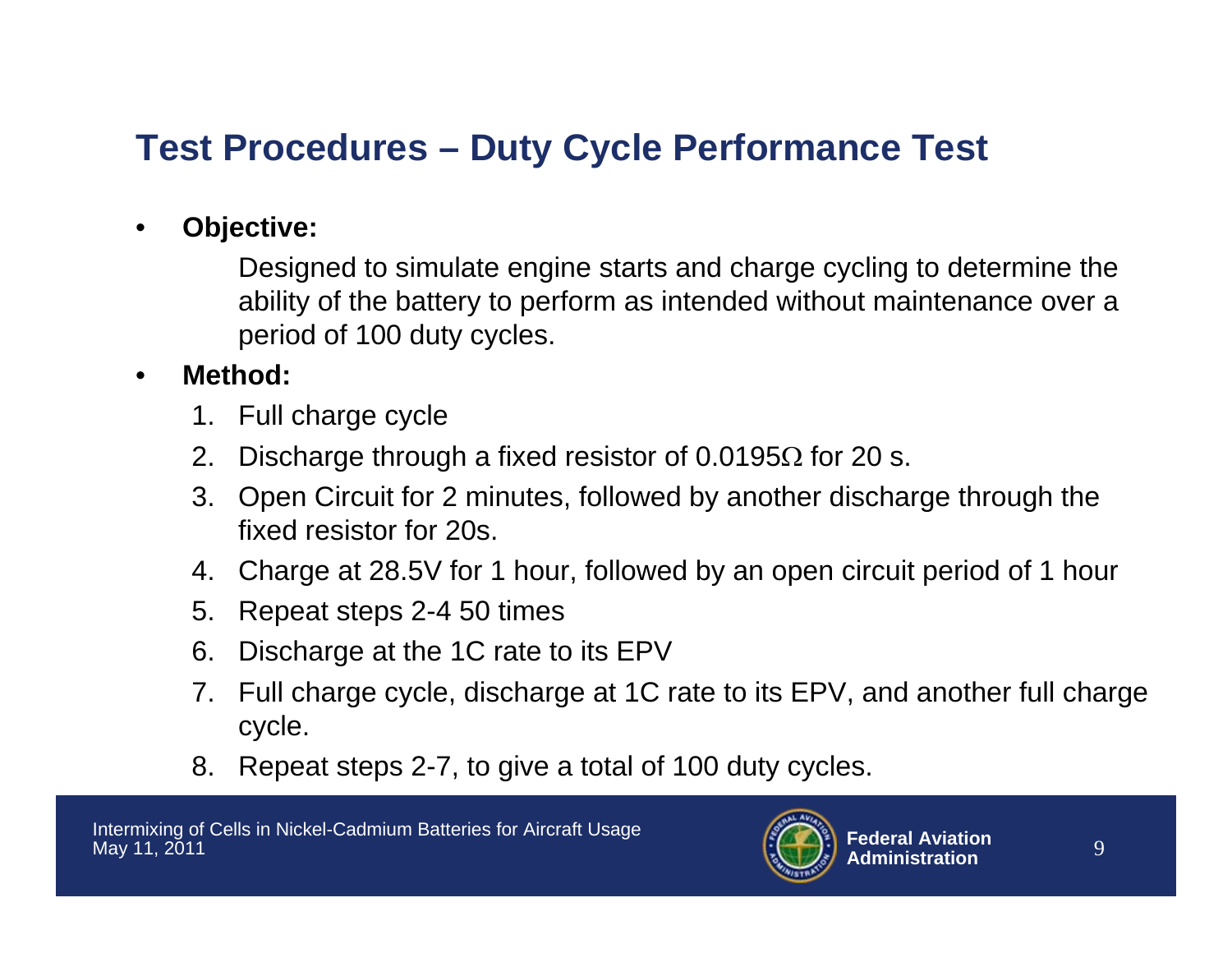# **Test Procedures – Duty Cycle Performance Test (cont.)**

- • **Criteria:**
	- Minimum voltage during discharge through the resistor should be no less than 13 V
	- Temperature should not exceed 140ºF (60ºC)
	- The current during the CV charge should reduce to and remain below 8.6 A
	- The duration of the discharge during step 6 should be no less than 48 min (80% of capacity)
	- The final charge cycle should yield a discharge duration of no less than 54 min (90% of capacity)
	- Dimension distortion remains within specified limits of the battery.
	- No cracking of case or covers of either cells or the battery

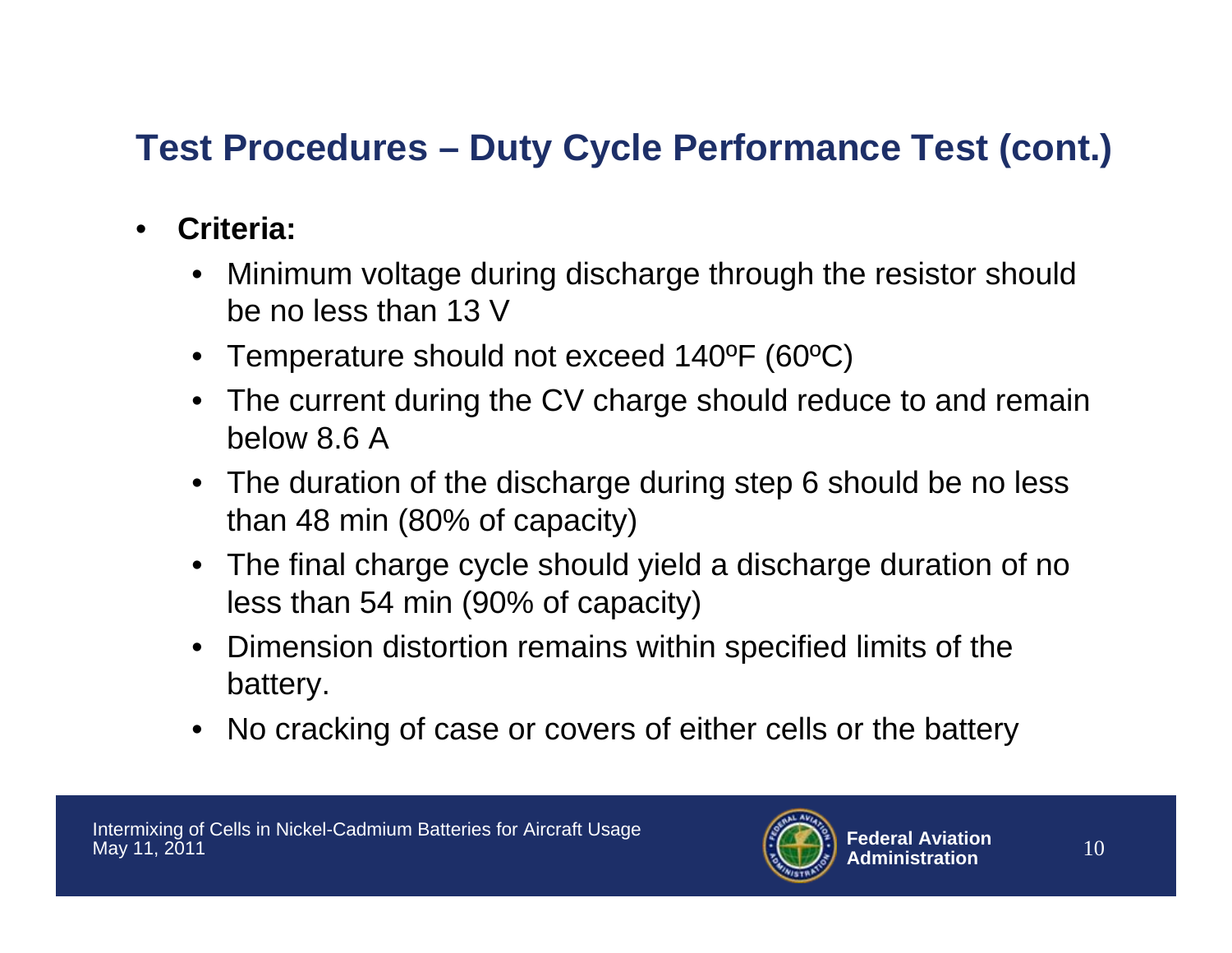## **Test Procedures – Induced Destructive Overcharge Test**

#### •**Objective:**

Designed to examine the safety of the battery by simulating conditions that could occur if one or more of the cells were to short and the charger failed to shut off.

#### •**Method:**

- 1. Full charge cycle
- 2. Constant voltage charge at 1.8 V/cell (36 V)
- 3. Continue CV charge until the battery current stabilizes for a minimum of 1 hour.
- 4. Open circuit for 3 hours.
- • **Criteria:**
	- •No evidence of flame from battery throughout test
	- • Battery case must contain any debris resulting from any explosion during test.

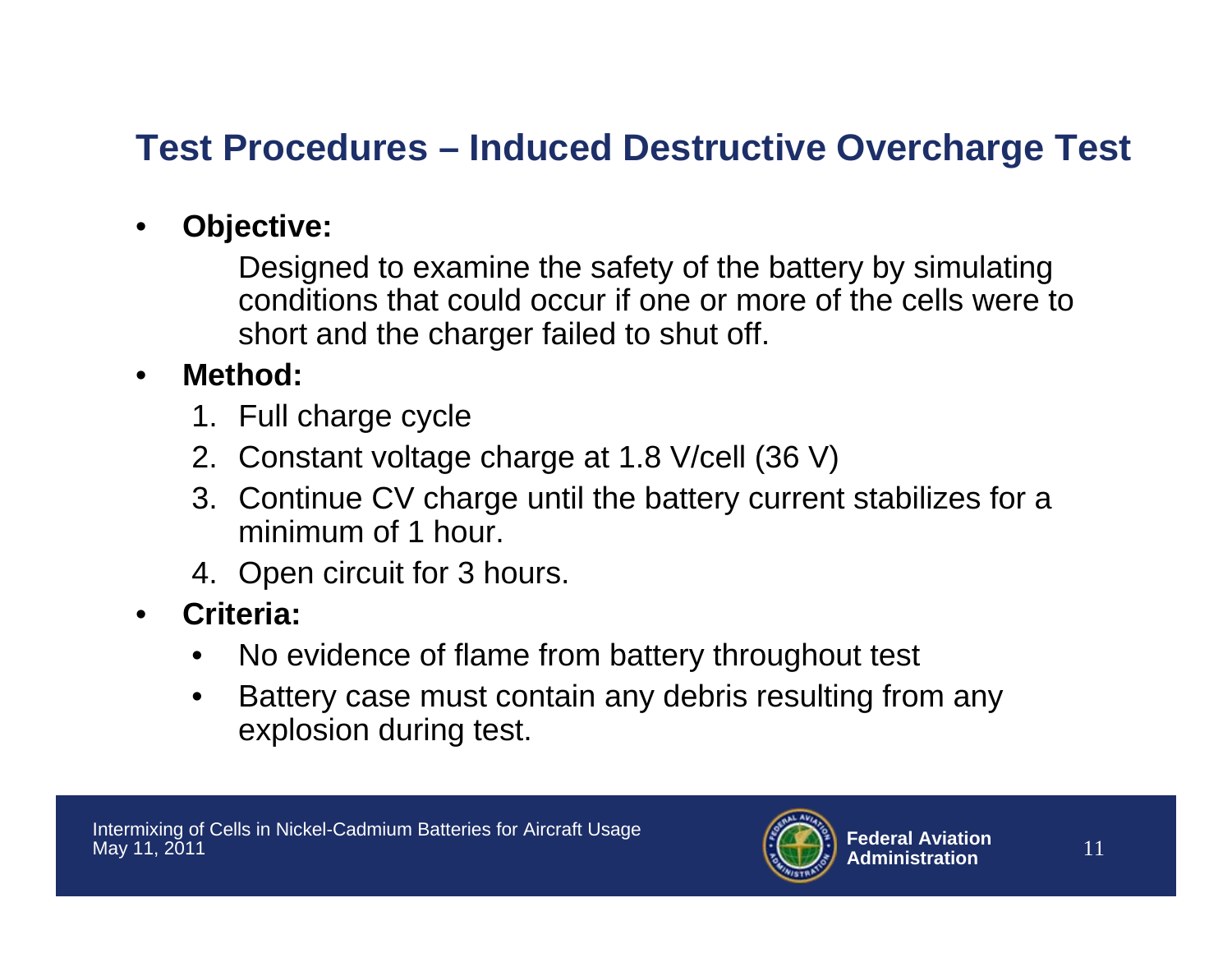# **Results – Initial Rated Capacity Test**

- • Both batteries successfully passed test (minimum capacity of 43.0 Ah):
	- •OEM battery had a capacity of 44.7 Ah
	- •Intermixed battery had a capacity of 45.7 Ah

1.8

 Cells from the Intermixed  $1.7$ •battery exhibited a 1.6 higher charging voltage, Average Cell Voltage (V)  $15$ however never exceeded the maximum  $1.4$ cell voltage of 1.7 V. $1.3$  $1.2$ OEM Battery - All Cells Intermixed Battery - OEM Cells Intermixed Battery - PMA Cells  $1.1$  $\cap$ 50 100 150 200 250 300 350 400 Time (min) Intermixing of Cells in Nickel-Cadmium Batteries for Aircraft Usage **Federal Aviation** $\mathbf{n}$  and  $\mathbf{n}$  and  $\mathbf{n}$ May 11, 2011  $\frac{12}{n}$ **Administration**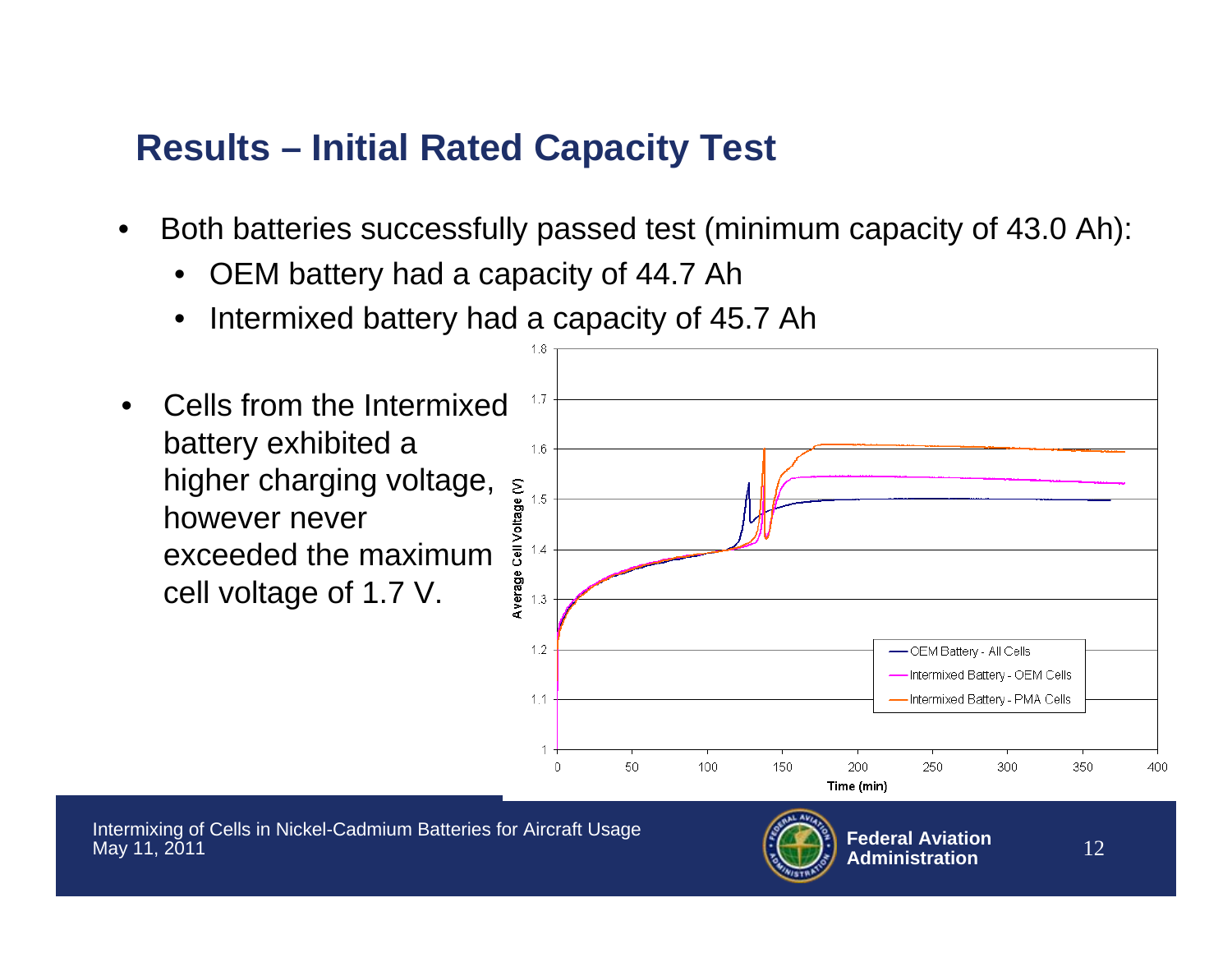## **Results - Rated Capacity at -22ºF**

- $\bullet$  Both batteries exhibited diminished capabilities from those observed at ambient:
	- OEM battery had a capacity of 29.3 Ah
	- Intermixed battery had a capacity of 22.0 Ah
	- OEM battery was able to discharge at the 1C rate for a period of 41 minutes
	- Intermixed battery was able to discharge at the 1C rate for a period of 31 minutes.
- $\bullet$  This data is in contrast to the minimum 43 Ah, and 60 minute discharge period specified by the test requirements.

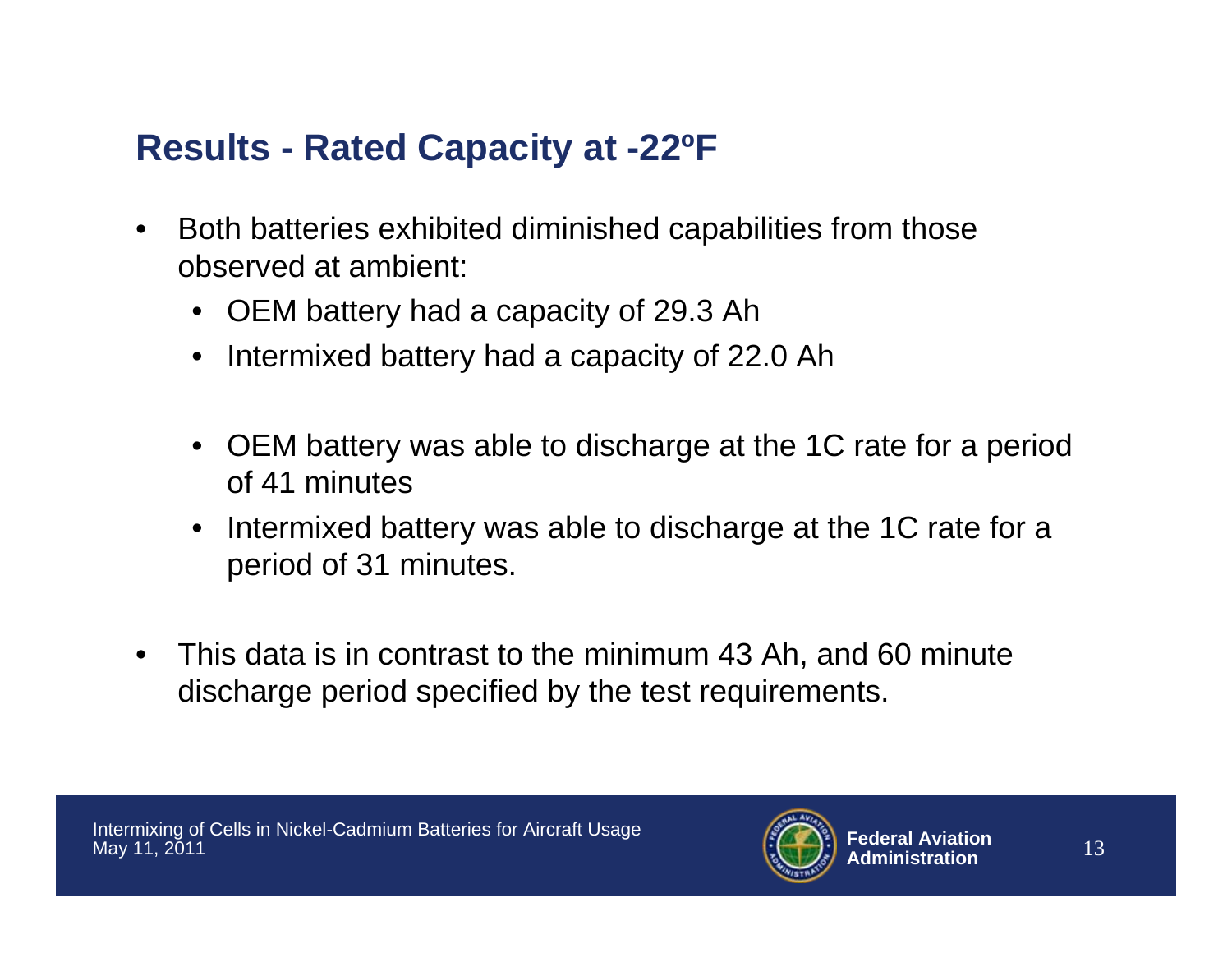# **Results - Rated Capacity at 122ºF**

- $\bullet$  Both batteries exhibited slightly increased capacities from those observed at ambient:
	- OEM battery had a capacity of 45.0 Ah
	- Intermixed battery had a capacity of 46.3 Ah
	- OEM battery was able to discharge at the 1C rate for a period of 67 minutes
	- Intermixed battery was able to discharge at the 1C rate for a period of 65 minutes.

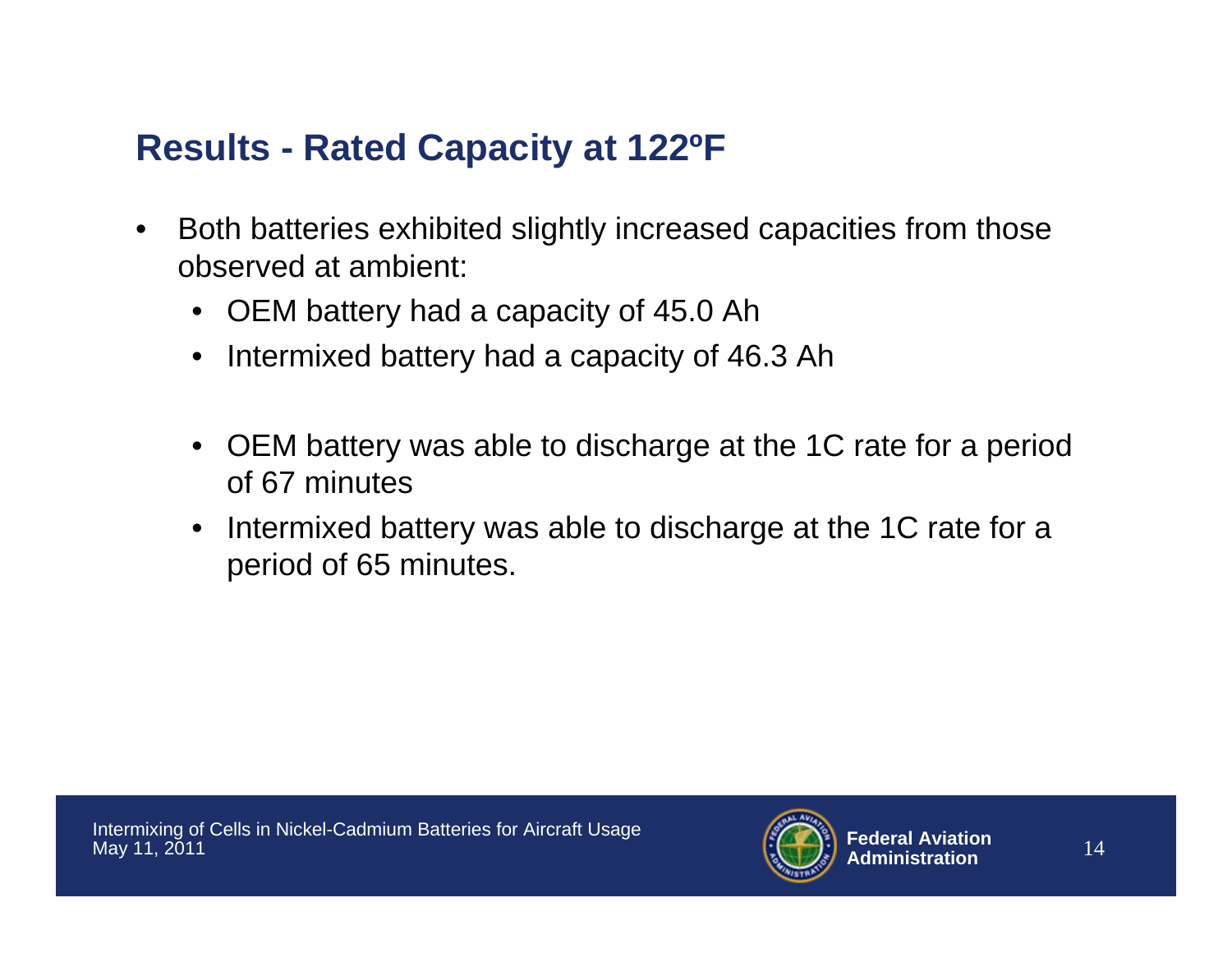# **Results – Charge Stability**

• During the 6C discharge, both batteries behaved similarly, with both exceeding the temperature limitations of the test:

|                           | <b>Capacity</b> | <b>Battery</b><br>Temperature |
|---------------------------|-----------------|-------------------------------|
| <b>OEM Battery</b>        | 44.8 Ah         | $170$ <sup>o</sup> F          |
| <b>Intermixed Battery</b> | 44.1 Ah         | 1690F                         |

- $\bullet$  The subsequent rated capacity resulted in similar results between the batteries as well:
	- OEM battery capacity 45.3 Ah
	- Intermixed battery capacity 46.9 Ah

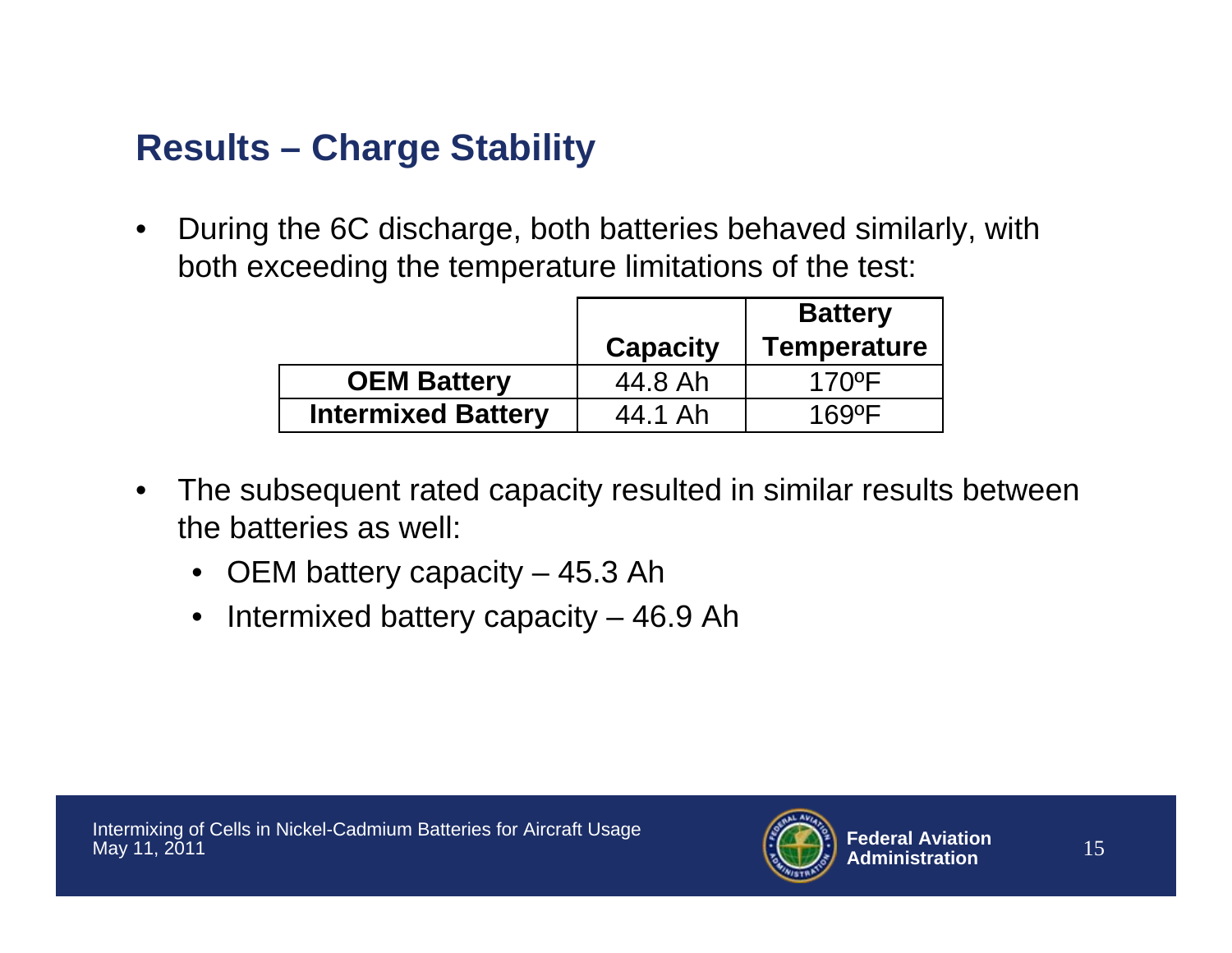# **Results – Duty Cycle Performance**

• The duty cycle test results in four discharge capacities being reported during test, none of which were below the required 80% of full capacity:

|                           | <b>Capacity 1</b> |         | Capacity 2   Capacity 3 | <b>Capacity 4</b> |
|---------------------------|-------------------|---------|-------------------------|-------------------|
| <b>OEM Battery</b>        | 47.1 Ah           | 47.4 Ah | 43.4 Ah                 | 46.1 Ah           |
| <b>Intermixed Battery</b> | 42.1 Ah           | 49.0 Ah | 43.1 Ah                 | 48.9 Ah           |

• Battery temperature varied significantly with the Intermixed battery exceeding the requirement of 140ºF

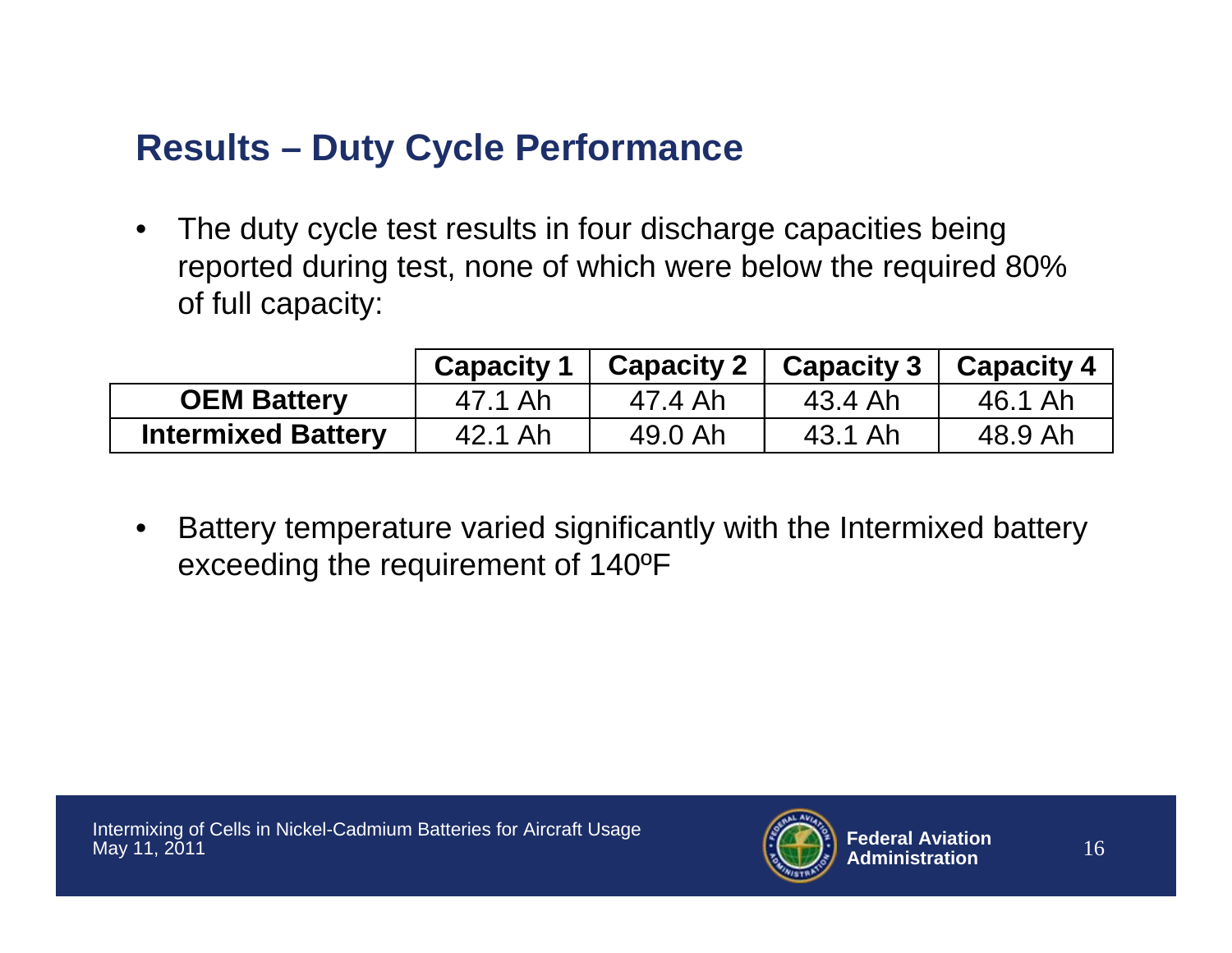### **Results – Duty Cycle Performance**

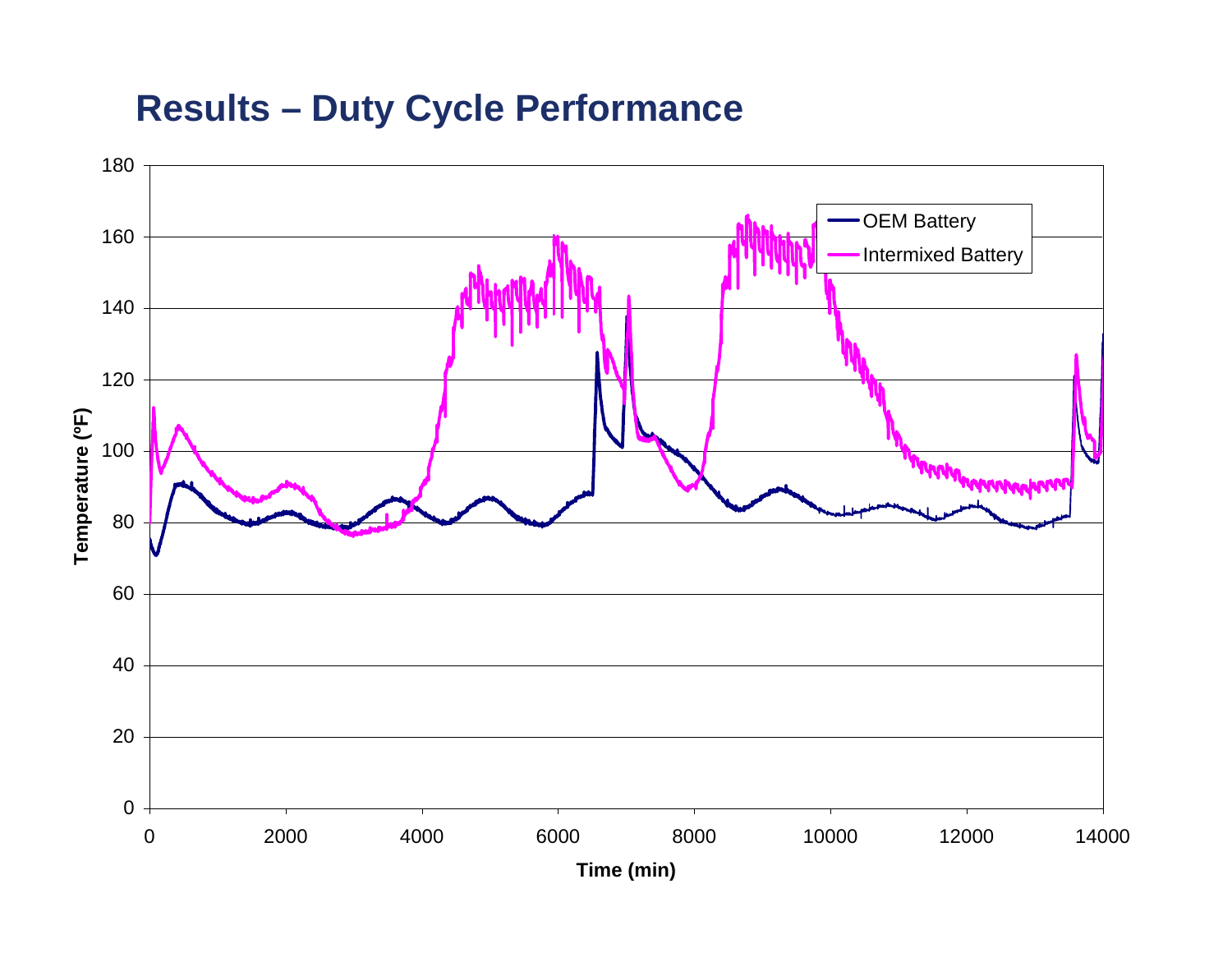# **Results – Repeated Rated Capacity Test**

- • Both batteries successfully passed test (minimum capacity of 43.0 Ah):
	- •OEM battery had a capacity of 45.3 Ah
	- •Intermixed battery had a capacity of 48.2 Ah
- • As with the initial rated capacity test, cells from the Intermixed battery exhibited a higher charging voltage, however never exceeded the maximum cell voltage of 1.7 V.
- • Charging voltage of all cells was higher than during the initial rated capacity test



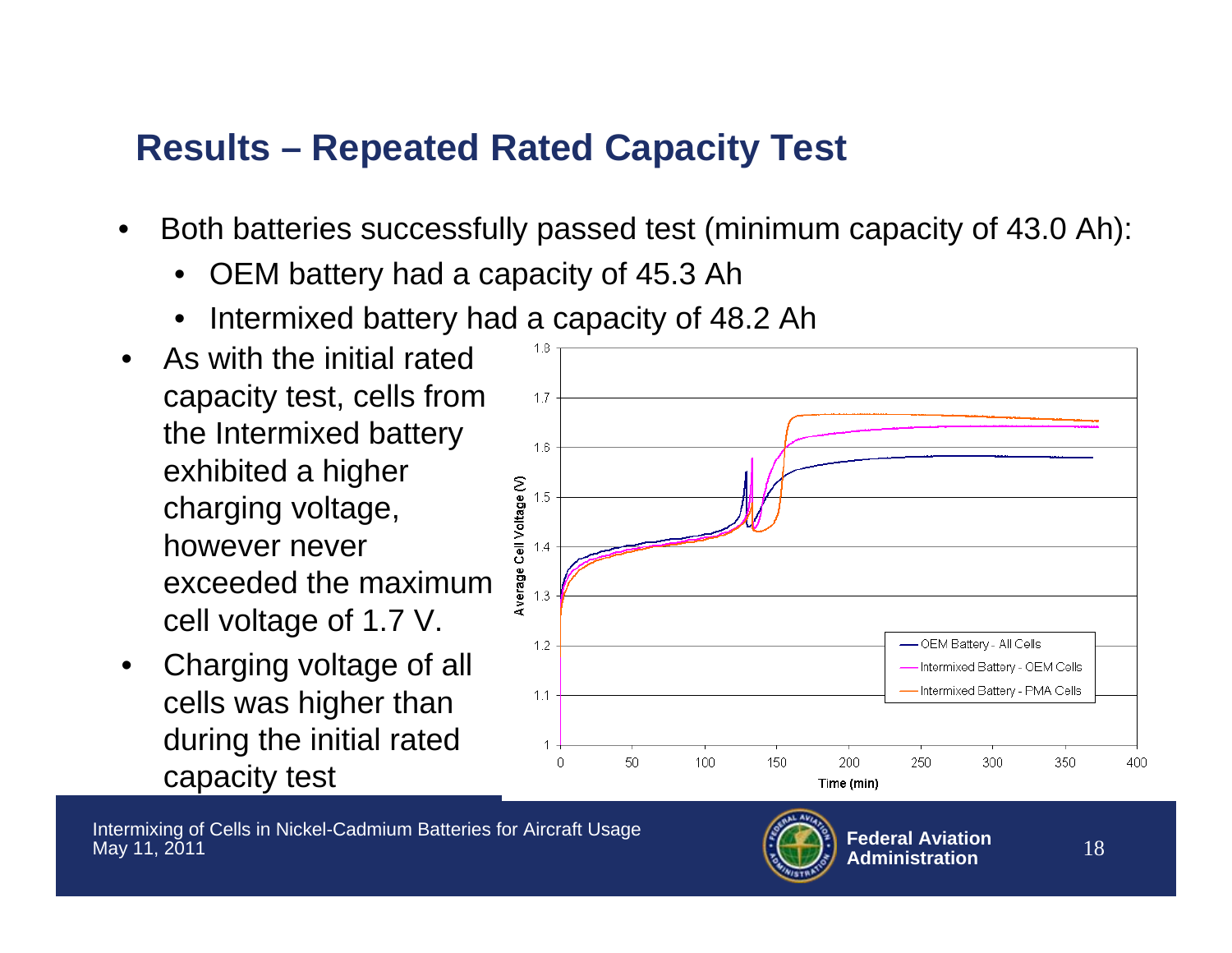### **Results – Induced Destructive Overcharge**

- • Overall, both batteries behaved very similarly
- $\bullet$  No flames or explosion from either battery

**Intermixed Battery** 

Intermixing of Cells in Nickel-Cadmium Batteries for Aircraft Usage

250

Time (min)

300

350

400

200

May 11, 2011

100

150

300

250

200

150

-50

Voltage (V), Current (A) and Temperature (°F)



• Smoke was observed emanating from both batteries as the electrolyte evaporated due to the extreme temperatures



- Voltage Current Temperature

450

500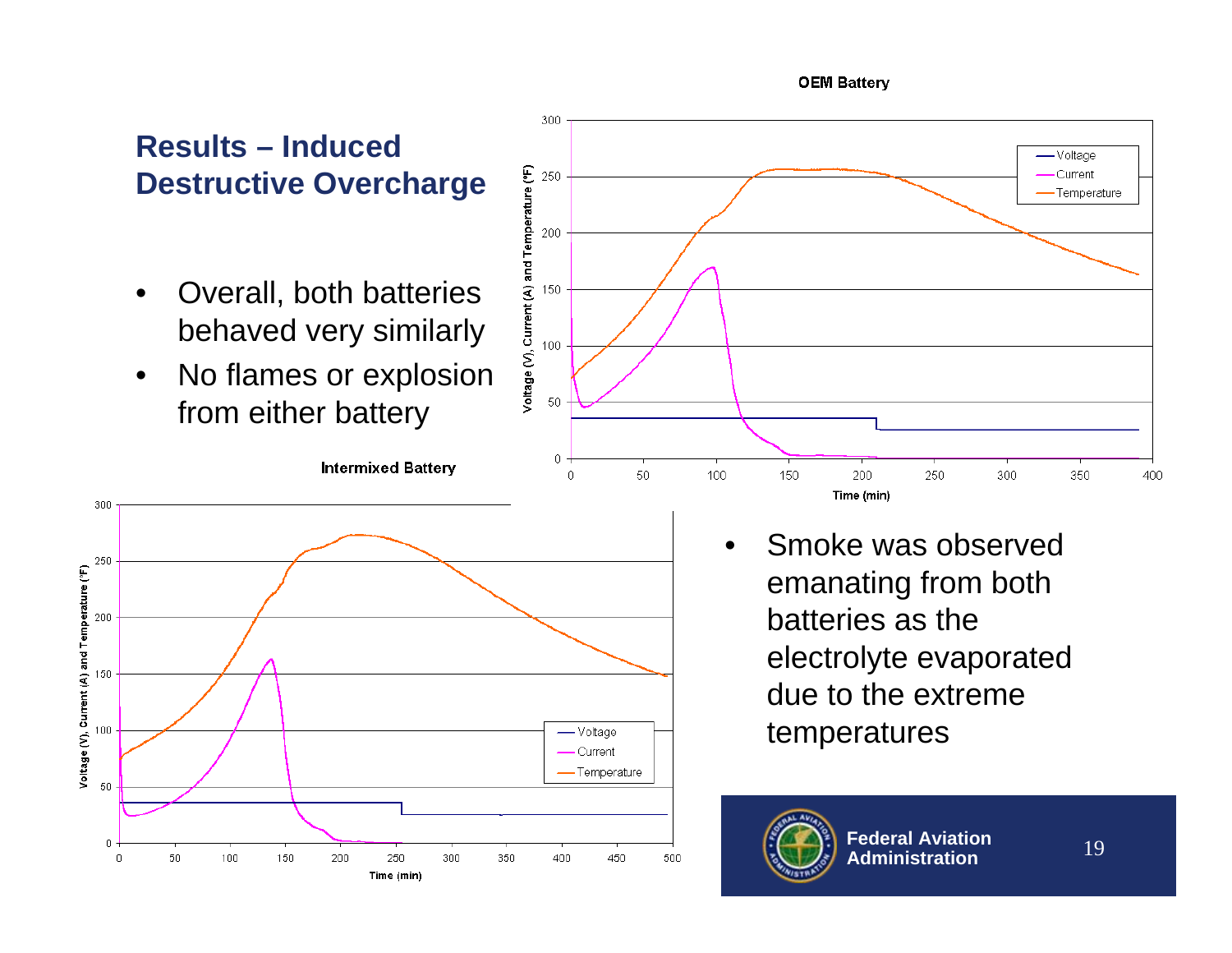# **Results – Induced Destructive Overcharge (cont.)**

- $\bullet$  While overall performance of batteries was similar, individual cells behaved quite differently.
	- OEM battery contained 4 cells that exceeded 2.0 V during the test
		- Of these, 1 of them exceeded 10 V, indicating thermal runaway conditions.
	- Intermixed battery contained 6 cells that exceeded 2.0 V during the test
		- 4 OEM cells and 2 PMA cells
		- The 2 PMA cells both exceeded 10 V
		- Of the 4 OEM cells, 1 exceeded 10 V

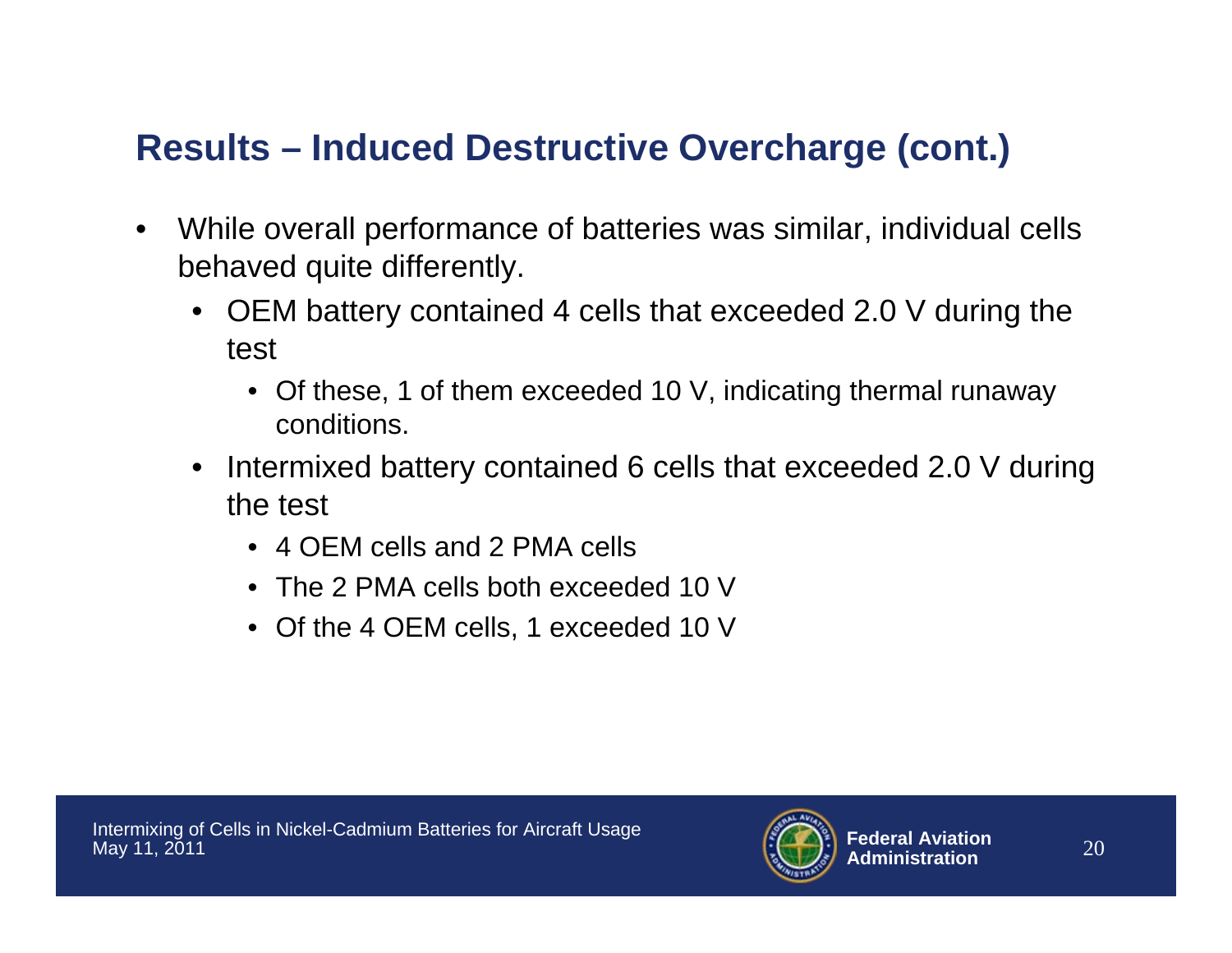### **Results – Induced Destructive Overcharge (OEM Battery)**



Cell Voltage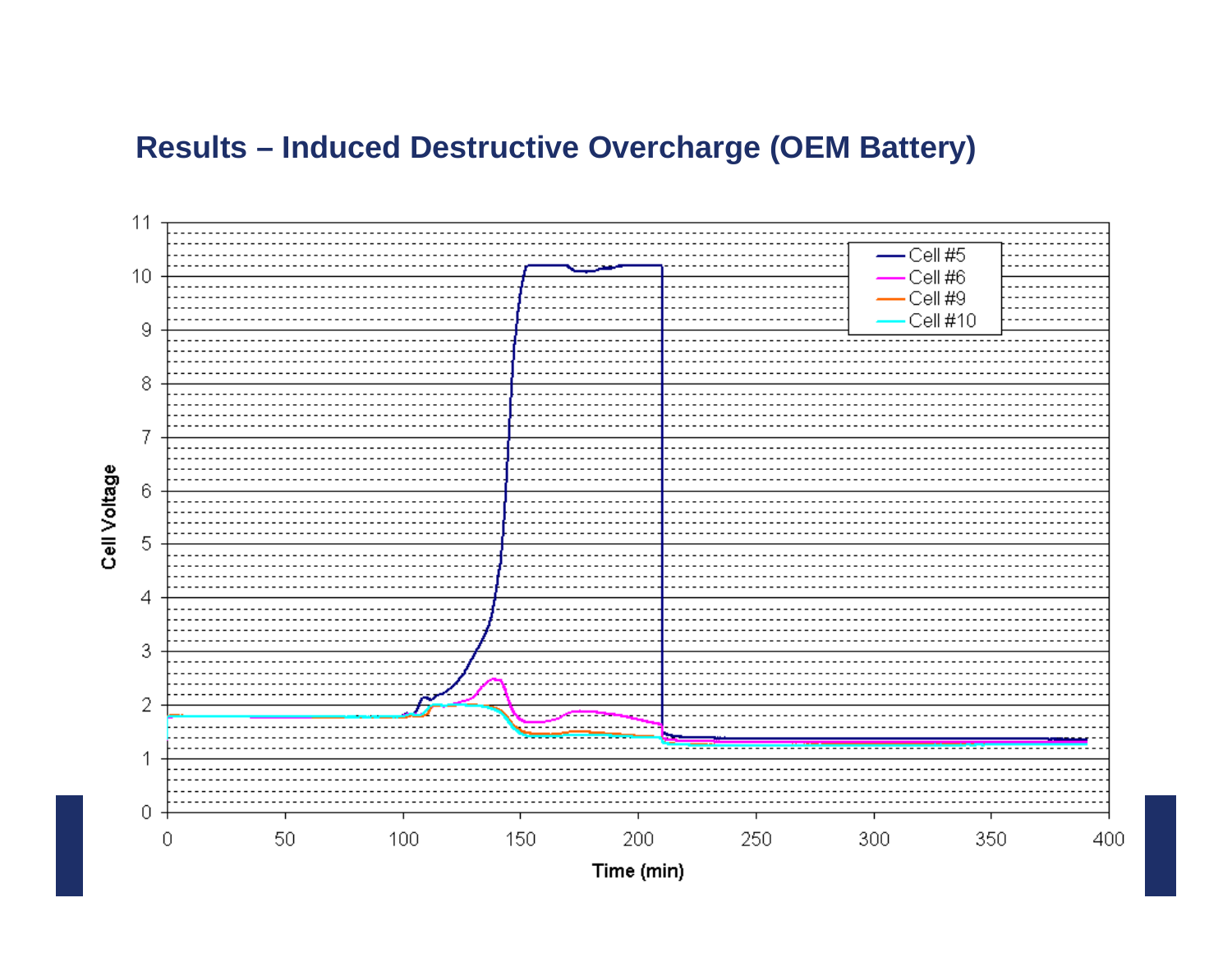### **Results – Induced Destructive Overcharge (Intermixed Battery)**

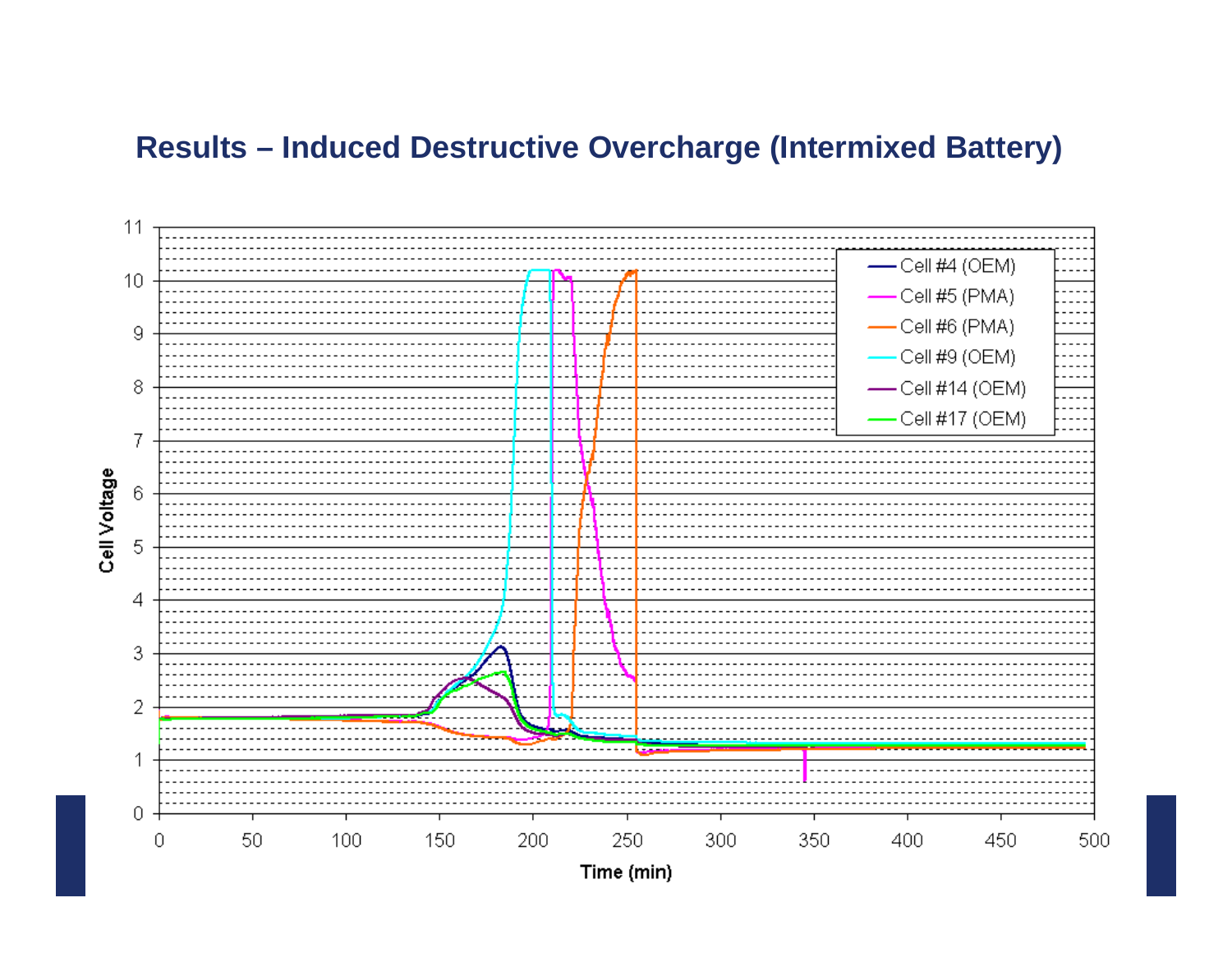### **Summary**

|            | <b>Initial</b><br>Rated<br>Capacity | Rated<br>Capacity<br>@-22°F | Rated<br>Capacity<br>@122°F | Charge<br><b>Stability</b>     | Duty Cycle                                                                                                                                                      | Repeated<br>Rated<br>Capacity | <b>Induced Destructive</b><br>Overcharge                                                                   |
|------------|-------------------------------------|-----------------------------|-----------------------------|--------------------------------|-----------------------------------------------------------------------------------------------------------------------------------------------------------------|-------------------------------|------------------------------------------------------------------------------------------------------------|
| <b>OEM</b> | 44.7 Ah                             | 29.3 Ah                     | 45.0 Ah                     | 44.8 Ah<br>45.3 Ah<br>170°F    | max temp 138°F<br>1st discharge=66 min, 47.1 Ah<br>2nd discharge=66.15 min, 47.4 Ah<br>3rd discharge $=60.5$ min, 43.4 Ah<br>4th discharge $=64.3$ min, 46.1 Ah | 45.3 Ah                       | No flame or explosion<br>4 Cells exceeded 2 V<br>1 Cell exceeded 10 V                                      |
| <b>PMA</b> | 45.7 Ah                             | 22.0 Ah                     | 46.3 Ah                     | 44.1 Ah<br>46.9 Ah<br>$169$ °F | max temp 169°F<br>1st discharge=58.8 min, 42.1 Ah<br>2nd discharge=68.4 min, 49.0 Ah<br>3rd discharge=60.1min, 43.1 Ah<br>4th discharge=68.3min, 48.9 Ah        | 48.2 Ah                       | No flame or explosion<br>4 OEM Cells exceeded 2 V<br>1 OEM Cell exceeded 10 V<br>2 PMA Cells exceeded 10 V |